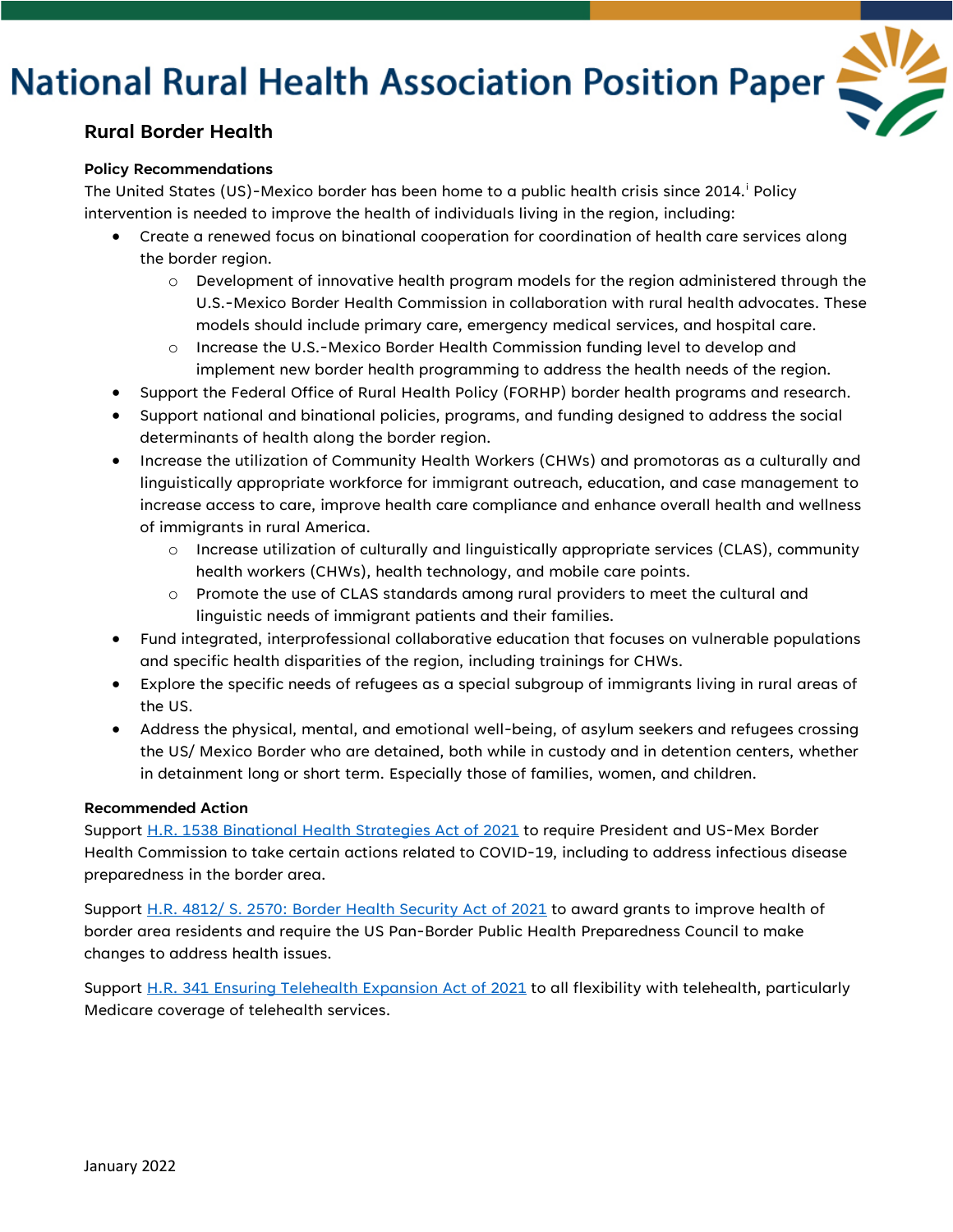### **National Rural Health Association Position Paper**



#### **Overview**

The US Mexico border zone is a 60-mile wide, 2,000-mile-long border along Arizona, California, New Mexico, and Texas in the US and Baja California Norte, Sonora, Chihuahua, Coahuila, Nuevo Leon, and Tamaulipas in Mexico."<sup>, ii</sup> Almost 30 million individuals live in the border zone in the US, with almost 30% of these residents l[iv](#page-2-3)ing in rural areas. $^{\text{iv}}$  Additionally, there are 154 Native American tribes totaling 898,770 Nati[v](#page-2-4)e Americans living in the four U.S. border states.<sup>v</sup> In the counties in the border zone, the average poverty rate is 28.3%, while the national poverty rate in the US is 14.3%.<sup>[vi](#page-2-5)</sup> Higher rates of poverty and unemployment along the border region leave many individuals uninsured or unable to pay for healthcare and basic necessities, contributing to poor health outcomes and higher rates of noncommunicable disease.iv

Individuals living in the US-Mexico border region face numerous challenges, one significant challenge is limited access to healthcare.<sup>ii</sup> In this region, most (73% and 63% respectively) of the counties are health professional shortage areas (HPSAs) or medically underserved areas (MUAs), which makes it difficult for individuals to receive primary medical care.<sup>vi</sup> Having to travel long distances to receive medical care puts a burden on individuals seeking medical attention and often leads to a loss of wages for hourly workers. $^{\text{ii}}$ Additionally, people who live in colonias, or rural unincorporated communities, often lack the legal documents needed to access health insurance and are employed in positions that do not provide health insurance. ii This combination of factors restricts border residents from accessing reliable, quality health care and imposes costs on the greater society.<sup>[vii](#page-2-6)</sup>

In the rurally located border regions, colonias lack electricity, sewage and drainage systems, and running potable water, as well as face occupational hazards and frequent travel across the border.<sup>ii, iii</sup> Living in these conditions exposes rural communities to extreme sanitation and environmental health hazards and contributes to the poor health data and outcomes reported in this region. Though non-communicable diseases and acute injury are common, transmission of communicable diseases is also reported in high numbers along the border region. Several border counties report a higher prevalence of tuberculosis, maternal and infant disease, Hepatitis C, and vector borne illnesses<sup>ii</sup> Unfortunately, infectious disease surveillance has been curtailed, making prevention difficult to achieve. Viii High rates of cross-border travel increase exposure to these infectious diseases, making some endemic to the border region.<sup>[ix](#page-2-8)</sup> Politicization of the US-Mexico border has decreased the capacity of both countries to undertake strategic binational efforts to reduce the spread of disease, including the sharing of vital health data. $v$ 

A reduced focus on disease surveillance poses additional challenges when attempting to manage COVID-19 transmission. A lack of binational cooperation in preventing the spread of COVID-19 infection between the US and Mexico left border towns saturated with COVID-19 patients, leaving the already small number of health care professionals overwhelmed.<sup>v</sup> Disease transmission due to travel across the border in both directions can attribute to this problem, as mask wearing at ports of entry was inconsistent and exposure levels in crowded conditions often lasted hours, days, and even weeks.<sup>v</sup> In detention centers, transmission of diseases endemic to the border region can be attributed to overcrowding and poor sanitation, contributing to worse health outcomes.<sup>x</sup>

When Mexican citizens attempt to cross the border into the US without legal documentation, there is the possibility of detention by US law enforcement. This detention, especially in children, can lead to a host of psychiatric problems due to trauma exposure.<sup>[xi](#page-2-10)</sup> Research indicates that adverse childhood experiences (ACEs) are associated with a greater risk for health conditions in the future, including coronary heart disease, obesity, depression, cancer, and other problems.<sup>[xii](#page-2-11)</sup>